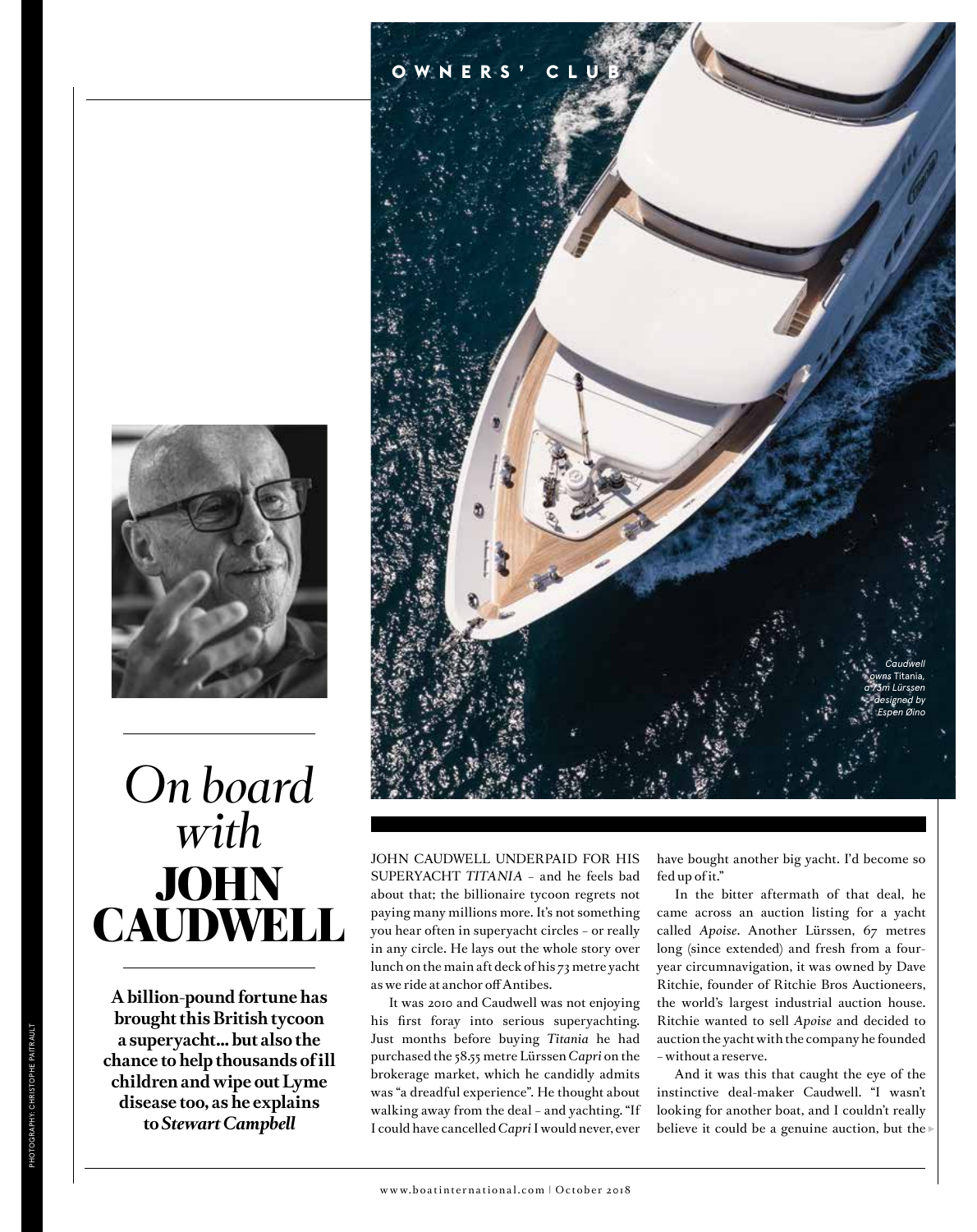#### **OWNERS' CLUB**



Titania *is heading to Thailand this winter, where she will be available to charter through Burgess. Below: Caudwell with girlfriend Modesta Vzesniauskaite*



more I looked into it the more impressed I was with the Ritchies and the way they operated, and I thought this could be a very good deal."

On the day of the auction, which took place at the Ritz-Carlton in Grand Cayman, Caudwell was the only bidder actually in the room. "It was just me and five telephone bidders," he remembers. Bidding started at €20 million and blew into the 30s before whoever was at the end of those telephones started to waiver. "I could see people dropping out one after the other because the guys on the phones were going quiet, and it ended up being just me and one telephone bidder. It got down to half a million bids, which is a lot of money but not in boat terms, and I ended up getting it for a very low price." The hammer dropped at around  $\epsilon_{34}$  million - roughly half the boat's estimated value. "I instantly felt really sad," says Caudwell. "I had come to really like the Ritchies and I had bought the boat way too cheaply."

Caudwell isn't your average billionaire. He proudly pays his tax, has pledged to give away most of his wealth to charitable causes and claims to be much more at home in a one-star guest house ("as long as it's clean") than a palatial five-star hotel. "Going into a restaurant and ordering a bottle of wine that's even £200 would break my heart. It's not me. I don't do it. I don't crave materialistic things, although I've got a lot. I love this boat but if I didn't have it, as long as I could go cycling and camping up in the mountains there, I'd be fine." He pauses at that. "Actually, it would be hard giving up this boat."

That's no surprise – Caudwell is evidently comfortable on board and has infused the entire yacht with his own brand of easy informality. The crew smile genuinely and warmly at the boss as he asks about the menu and requests a drink. There's no stuffiness, none of the upstairs/downstairs that can make the onboard atmosphere rigid and uncomfortable. It's one of the reasons *Titania* is such a spectacularly successful charter yacht, commanding €630,000 a week in the high season. "The whole objective was to turn it into a fun boat with great food, a happy, smiling crew and all the facilities anyone could want. If someone wants white, starchy service they won't get that here; it's just all to do with friendliness and efficiency. Of course the service is first class though. My crew are wonderful – they are very well paid and get phenomenal tips."

Charter comes first, Caudwell says, to the point where he will cancel his own plans to visit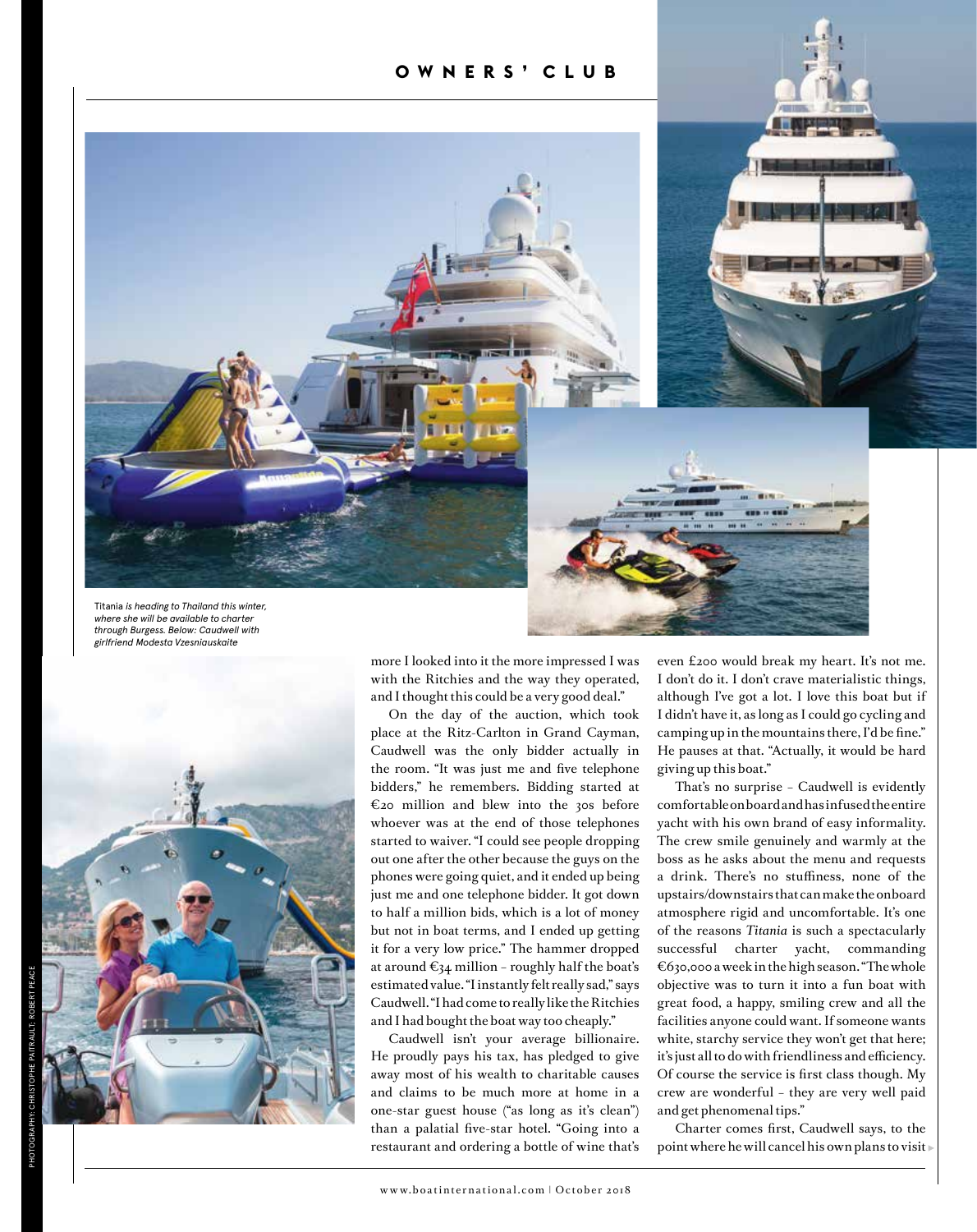*Parc du Cap, left and above, a luxury development near Antibes, and Audley Square House in London's Mayfair, below right, are both properties in the Caudwell Collection*

*"Going into a restaurant and ordering a bottle of wine that's even £200 would break my heart. It's not me"*

the yacht if a client wants to book it. "I set it up to be a successful charter yacht right from the beginning." He amped this up with a significant refit in 2012 that added a second owner's cabin on the upper deck, a gym on the sundeck and an extension to the stern to accommodate a beach club. All the toys are on show the day I visit, with a full water park floating off the stern and crew circling the boat in Seabobs to help the guests flying down the enormous 12.7 metre long waterslide.

Another of *Titania*'s USPs is the intense focus on wellness, a Caudwell obsession. In 2014 he was diagnosed with Lyme disease and ever since has been on a very public crusade to get the

government to take the tick-borne illness more seriously. He says 11 of his family have tested positive for the disease, most devastatingly his 23-year-old son Rufus, who requires full-time care. "It started with [Rufus], who had it for 10 years but we didn't know he had it so we never got it diagnosed."

In the course of interviewing doctors for the Caudwell International Children's Centre, a new state-of-the-art facility at Keele University in Staffordshire in the UK, which is dedicated to researching, diagnosing and treating autism, Caudwell discovered that Lyme disease could be responsible for his son's condition. Other members of the family then decided to get tested after recognising the symptoms. Caudwell was the fifth to learn he carried the disease. "I thought I had very mild ME, but sure enough I tested positive for Lyme as well. We ended up with the whole family having it."

Caudwell is now on a mission to raise money for research and push it up agendas. "I'd be very disappointed if I died not having fixed this Lyme disease problem. It's horrific what some sufferers go through. I can't fix all of them, but if I can fix the system, if I can get the system responsive, then that's the start to helping people."

One of the ways Caudwell manages his own illness is through a strict, non-toxic diet. "Diet is my number one weapon. I keep cleaning up my diet more and more. Everything on this boat is organic, there are no toxins in it at all and there is almost no

*The Caudwell International Children's Centre in Staffordshire in the UK is due to open later this year* 



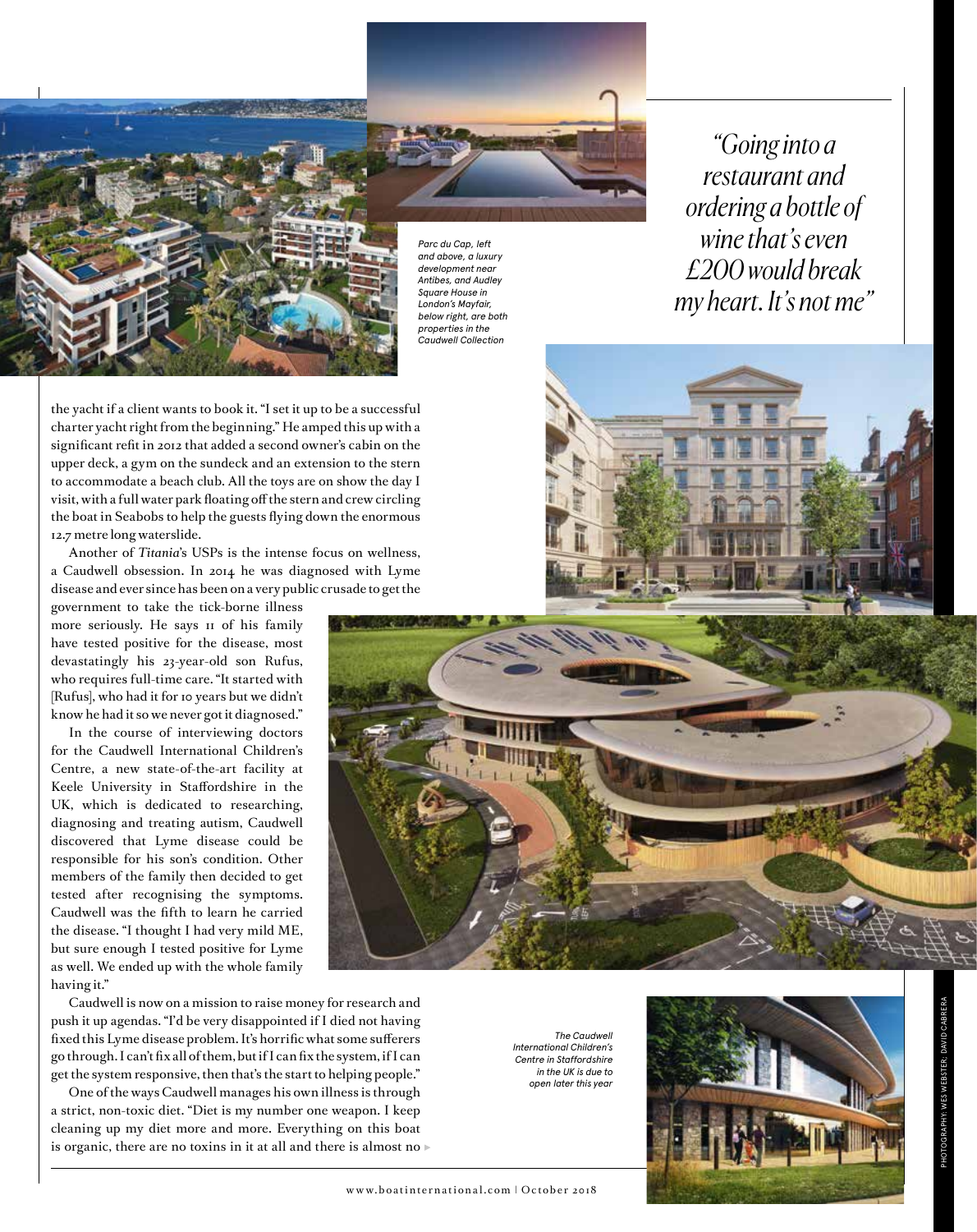

*Caudwell says he spends a third of his time on charity work*

sugar. We do serve bread but I never eat it. No bread, no dairy." He lets a few glasses of wine slip through the net but will cut alcohol out entirely if he feels "even the slightest bit off". He certainly looks healthy, and eats lunch dressed head to toe in Lycra after coming back from a ride to Eze in the morning. He casually mentions conquering the Col de la Madone a few days previously, which a later Google reveals to be one of the most punishing ascents in world cycling. Always at his side on these rides is his girlfriend Modesta Vzesniauskaite, a former Olympic road cyclist from Lithuania.

He estimates he spends a third of his life on his charity work. Through Caudwell Children, set up 20 years ago, he has helped more than 30,000 children from all walks of life. "The only thing that mattered was that they'd got an illness that wasn't being attended to by the medical profession." That could mean buying a £20,000 wheelchair for a child with muscular atrophy or paying for an operation called selective dorsal rhizotomy, which helps children with unresponsive legs walk and even run again.

"I've always had a charitable ambition in life. When I had made enough money in business, I started to think what I could do to help. And I just thought what better than helping children who have had no life, who've been born with terrible challenges in life. If you can make their lives substantially better it's not just them it helps, it's the family, it's everyone." He gestures around him, saying: "How can you have all this and not provide for these children? If you landed from outer space and looked down and saw me sitting on a superyacht and a child lying on the floor with the family devastated and £20,000 would transform that child's life, how can that be something that's acceptable in a civilised society?"

Caudwell didn't come from money, which may explain his deep empathy with those who can't afford five-star treatment. He grew up in Stoke-on-Trent in the Midlands, one of two *"When I had made enough money... I just thought what better than helping children who have had no life"*





*Caudwell's girlfriend, Modesta Vzesniauskaite, above right, is a former Olympic cyclist. Right: the Col de la Madone, a tough Tour de France training ground*

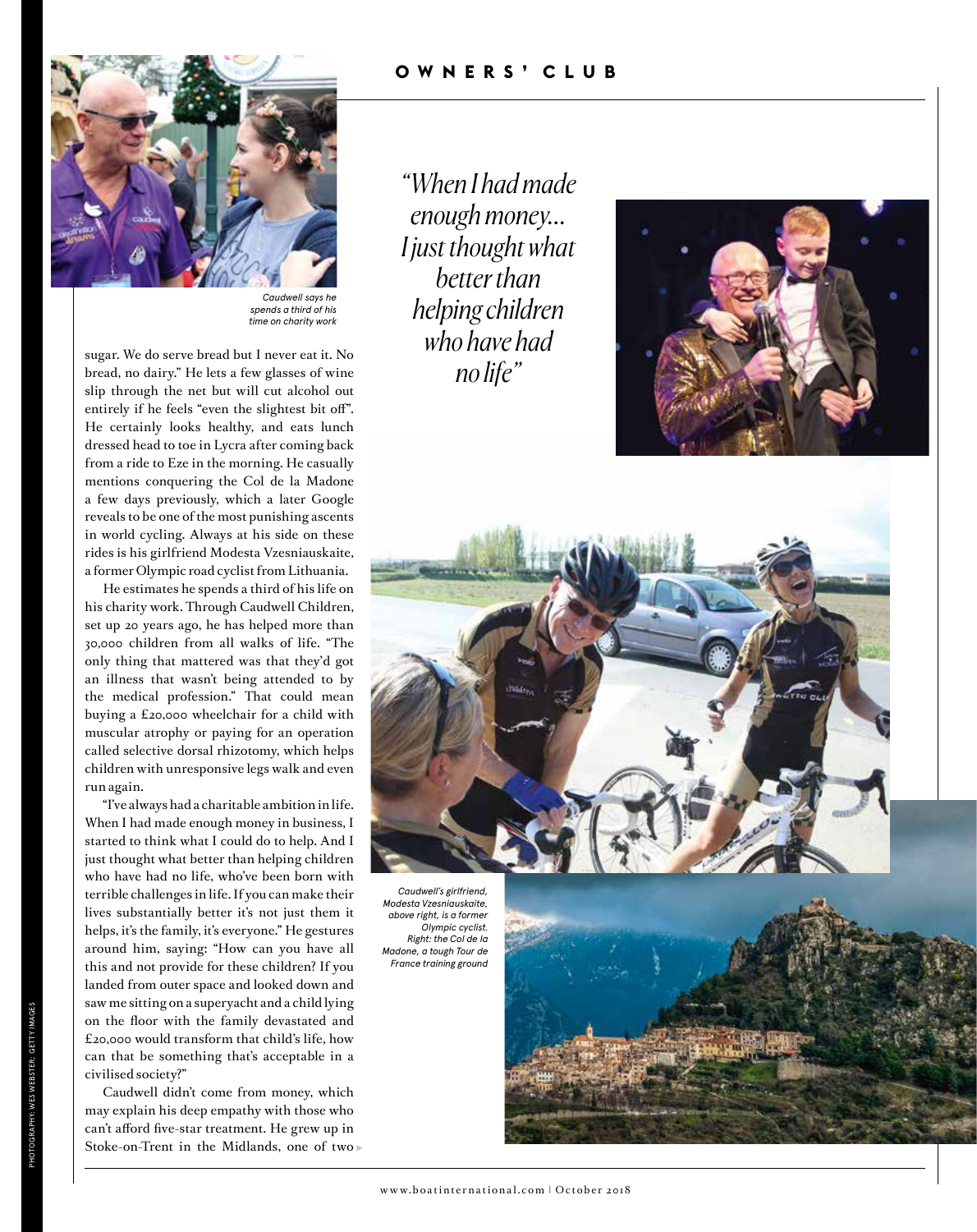

### **OWNERS' CLUB**



*The canals around Stokeon-Trent in central England provided some of Caudwell's earliest boating experiences*







children. He doesn't recall being poor as a child, but says he knows what it's like "to only have beans on toast for dinner and not being able to get warm because there's no heating". Boats were an early fascination. His childhood home was on a hill and he remembers tying lollipop sticks together to make rudimentary toy boats and running them down the gutter. A canal at the end of the road meant he could experiment with more complex craft – rafts lashed together with planks of wood and oil drums. "I nearly drowned playing in that canal when I was about four," he says. "Someone fished me out."

His entrepreneurial streak also developed early. One scheme saw him growing worms under his mother's bed to sell to local fishermen; another was selling motorcycle clothing. He didn't finish school, instead opting to undertake an engineering apprenticeship, and by the mid-1980s, as a thirty-something, he was running a successful car dealership in Stoke. In the course of his business he heard about the nascent mobile phone market and decided to contact US firm Motorola to see what opportunities there were distributing the phones in the UK. He eventually bought 26 handsets

## *"I nearly drowned playing in that canal when I was four. Someone fished me out"*

from the company, each costing £1,350. It took eight months to sell the phones for £2,000 each. His new company, Midland Mobile Phones, lost money for two years but by 1991 turnover had grown to £13 million. It was more than  $£1$  billion just nine years later. In  $1996$ , Caudwell established mobile phone retailer Phones 4u, which quickly expanded on the high street to 600 stores. In 2006, he sold the holding company, Caudwell Group, to a pair of private equity firms for £1.47 billion, instantly propelling him into the three comma club.

As his businesses expanded, so did his boats. In his 20s he had graduated from makeshift rafts to canal boats, in which he cross-crossed the UK's expansive canal network with his young family. "I find the canals so romantic. We did them when they still had their old industrial character. We travelled with a stove pot, a chainsaw for cutting my logs up, and a little petrol generator for driving the chainsaw. They were lovely times."

He started thinking about going to sea proper in the late 1980s. He would visit the Southampton Boat Show each year and spent a decade tyre-kicking until eventually getting a deal he couldn't refuse on a 20 metre Sunseeker. Over the next decade that was upgraded to a 25 metre Sunseeker and eventually a 29 metre model, which he still owned when he bought *Capri* and *Titania* in 2010.

Naturally there's a "next boat" on his mind. In a rare quiet moment he'll refine it further in his imagination. It will be a new build, formed around three main requirements: the need to keep a helicopter permanently on board; a substantial garage for a submarine; and somewhere to house a folding-wing aircraft, "so you could launch it on the sea and have an aeroplane taking off from the water". He thinks this will push the size up to around 110 metres. "I don't really want a 110 metre boat, but those kind of facilities will dictate the size." But Caudwell is in no hurry. "When I've got a boat as good as *Titania*, the thought of trying to build a 110 metre boat, with everything else I've got going

*Caudwell founded the high street* 

> *sold his company,*

*Group, for almost £1.5* 

PHOTOGRAPHY: REX/SHUTTERSTOCK; GETTY IMAGES; ALAMY